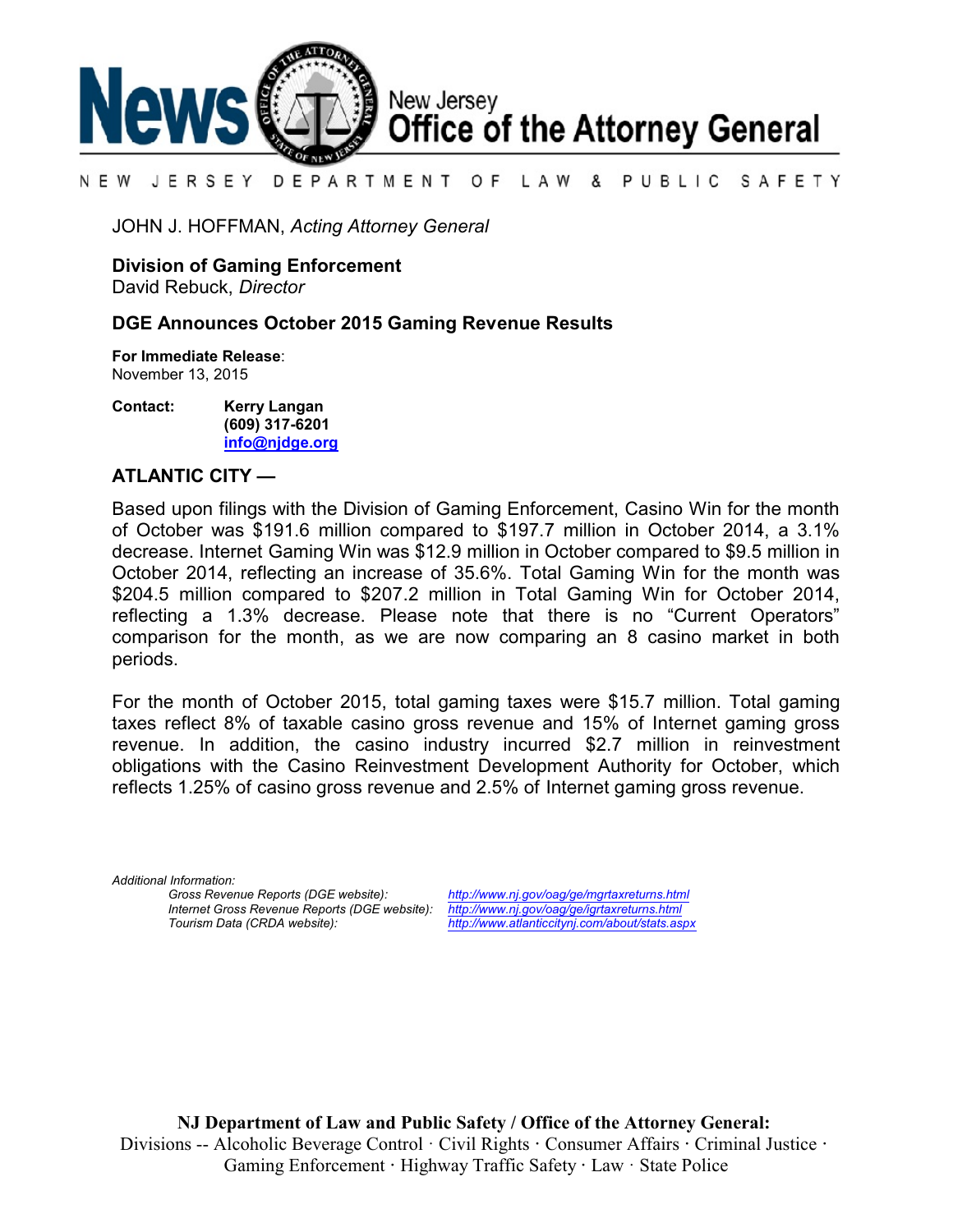# **OCTOBER 2015 STATISTICS**

## *GAMING WIN INFORMATION*

|                                               |                          |                                      |                          |                           |                          | Increase (Decrease) |               |
|-----------------------------------------------|--------------------------|--------------------------------------|--------------------------|---------------------------|--------------------------|---------------------|---------------|
| October                                       |                          | 2015                                 |                          | 2014                      |                          | \$                  | $\frac{1}{2}$ |
| Slot Machine Win                              | $\overline{\mathcal{S}}$ | 141,081,232                          | $\overline{\mathcal{S}}$ | 142,347,866               | $\overline{\mathcal{S}}$ | (1, 266, 634)       | (0.9)         |
| Table Game Win                                |                          | 50,515,710                           |                          | 55,400,454                |                          | (4,884,744)         | (8.8)         |
| Casino Win                                    |                          | 191,596,942                          |                          | 197,748,320               |                          | (6, 151, 378)       | (3.1)         |
| Peer-to-Peer                                  |                          | 1,913,403                            |                          | 1,967,904                 |                          | (54, 501)           | (2.8)         |
| <b>Other Authorized Games</b>                 |                          | 10,950,532                           |                          | 7,517,027                 |                          | 3,433,505           | 45.7          |
| Internet Gaming Win                           |                          | 12,863,935                           |                          | 9,484,931                 |                          | 3,379,004           | 35.6          |
| <b>Total Gaming Win</b>                       |                          | 204,460,877                          |                          | 207,233,251               |                          | (2,772,374)         | (1.3)         |
| <b>October YTD</b>                            |                          |                                      |                          |                           |                          |                     |               |
| Slot Machine Win                              | \$                       | 1,466,735,576                        |                          | \$1,610,166,991           | \$                       | (143, 431, 415)     | (8.9)         |
| Table Game Win                                |                          | 578,772,465                          |                          | 635,565,017               |                          | (56, 792, 552)      | (8.9)         |
| Casino Win                                    |                          | 2,045,508,041                        |                          | 2,245,732,008             |                          | (200, 223, 967)     | (8.9)         |
| Peer-to-Peer                                  |                          | 19,875,122                           |                          | 25, 127, 331              |                          | (5,252,209)         | (20.9)        |
| <b>Other Authorized Games</b>                 |                          | 101,738,215                          |                          | 78,274,455                |                          | 23,463,760          | 30.0          |
| Internet Gaming Win                           |                          | 121,613,337                          |                          | 103,401,786               |                          | 18,211,551          | 17.6          |
| <b>Total Gaming Win</b>                       |                          | 2, 167, 121, 378                     |                          | 2,349,133,794             |                          | (182, 012, 416)     | (7.7)         |
| Less: Discontinued Operators (a)              |                          |                                      |                          | 255,919,470               |                          | (255, 919, 470)     | n/a           |
| <b>Total Current Operators (b)</b>            |                          | \$2,167,121,378                      |                          | \$2,093,214,324           | \$                       | 73,907,054          | 3.5           |
| <b>GROSS REVENUE AND CRDA TAX INFORMATION</b> |                          |                                      |                          |                           |                          |                     |               |
|                                               |                          | <b>Total CRDA</b><br>Obligations (c) |                          | Total<br>Gaming Taxes (d) |                          |                     |               |
| October 2015<br>YTD October 2015              | \$<br>\$                 | 2,716,878<br>28,612,432              | \$<br>\$                 | 15,685,188<br>166,087,985 |                          |                     |               |

(a) Discontinued Operators reflect ceased operators that did not report win during the last day of the current month.

(b) Current Operators reflect active operators reporting win during the last day of the current month.

(c) Total CRDA Obligations reflect 1.25% of casino gross revenue and 2.5% of Internet gaming gross revenue.

(d) Total Gaming Taxes reflect 8% of taxable casino gross revenue and 15% of Internet gaming gross revenue. Taxable casino gross revenue reflects casino gross revenue less the deduction for eligible promotional gaming credits. Gross Revenue is not Win, is unaudited, and subject to adjustment. Year-to-Date Gross Revenue amount includes any amendments received since the prior monthly press release.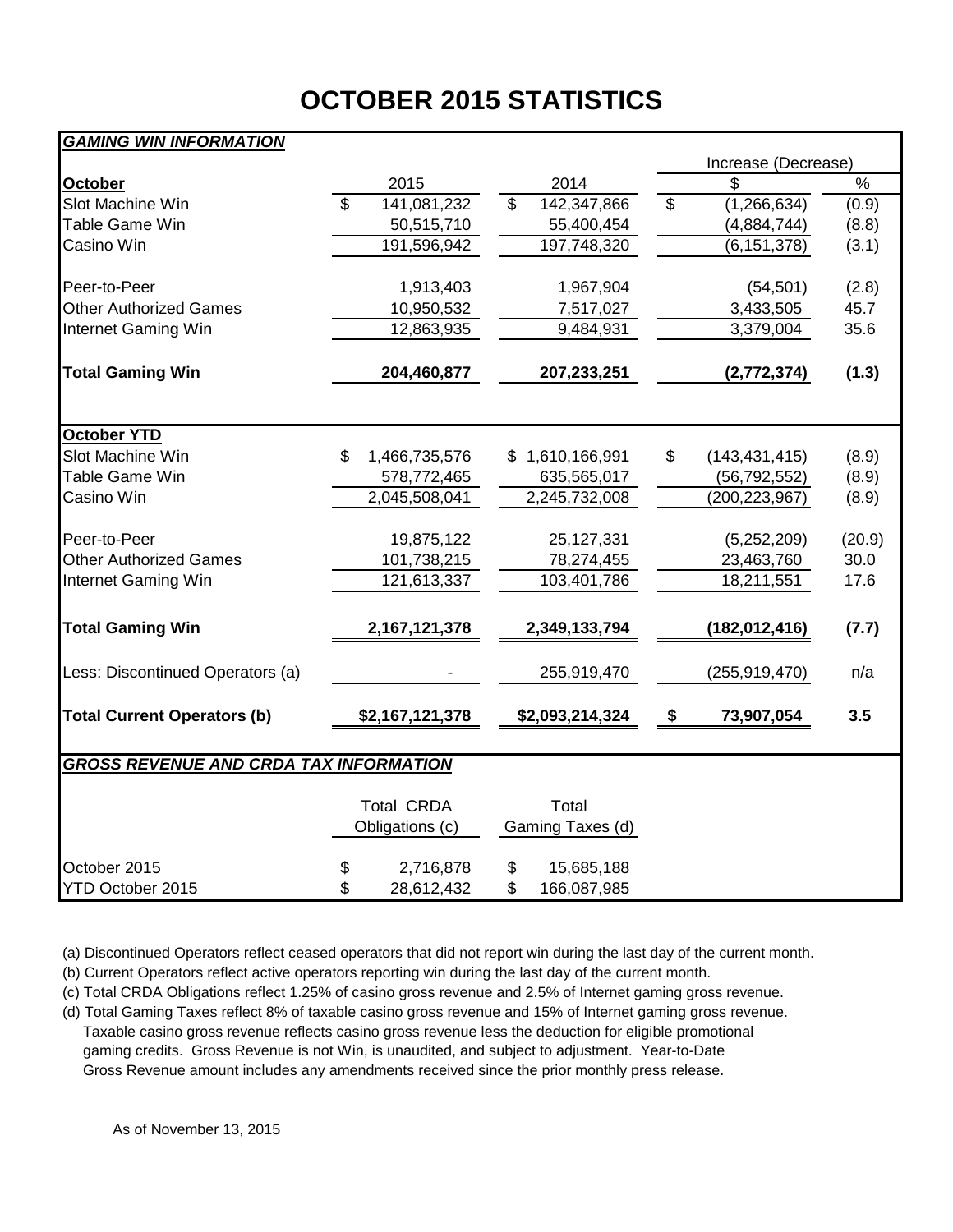### **THE ATLANTIC CITY CASINO INDUSTRY MONTHLY WIN COMPARISON FOR THE MONTH ENDED ENDED OCTOBER 2015 VERSUS 2014**

|                          | <b>CASINO WIN</b> |    |             |               | <b>INCREASE</b><br>(DECREASE) | <b>INTERNET GAMING WIN</b> |                 |         |    |                 | <b>INCREASE</b><br>(DECREASE) |         | <b>TOTAL GAMING WIN</b> |             |    | <b>INCREASE</b><br>(DECREASE) |        |
|--------------------------|-------------------|----|-------------|---------------|-------------------------------|----------------------------|-----------------|---------|----|-----------------|-------------------------------|---------|-------------------------|-------------|----|-------------------------------|--------|
| <b>Current Operators</b> | 2015              |    | 2014        | $\frac{6}{6}$ |                               |                            | 2015            |         |    | 2014            |                               | $\%$    |                         | 2015        |    | 2014                          | $\%$   |
| Bally's AC               | \$<br>17,038,525  | \$ | 17,495,594  |               | (2.6)                         | $\mathbb{S}$               |                 |         | \$ |                 |                               | n/a     | £.                      | 17,038,525  | \$ | 17,495,594                    | (2.6)  |
| Borgata                  | 57,644,535        |    | 52,091,276  |               | 10.7                          |                            | 3,498,988       |         |    | 3,239,955       |                               | $8.0\,$ |                         | 61,143,523  |    | 55,331,231                    | 10.5   |
| Caesars                  | 22,629,262        |    | 30,240,344  |               | (25.2)                        |                            |                 |         |    |                 |                               | n/a     |                         | 22,629,262  |    | 30,240,344                    | (25.2) |
| Caesars Interactive NJ   |                   |    |             |               | n/a                           |                            | 2,902,762       |         |    | 2,459,417       |                               | 18.0    |                         | 2,902,762   |    | 2,459,417                     | 18.0   |
| Golden Nugget            | 14,946,526        |    | 14,966,320  |               | (0.1)                         |                            | $2,712,847$ (a) |         |    | $1,004,452$ (a) |                               | 170.1   |                         | 17,659,373  |    | 15,970,772                    | 10.6   |
| Harrah's                 | 29,108,445        |    | 32,279,286  |               | (9.8)                         |                            |                 |         |    |                 |                               | n/a     |                         | 29,108,445  |    | 32,279,286                    | (9.8)  |
| Resorts                  | 14,819,898        |    | 12,246,545  |               | 21.0                          |                            |                 |         |    |                 |                               | n/a     |                         | 14,819,898  |    | 12,246,545                    | 21.0   |
| <b>Resorts Digital</b>   |                   |    |             |               | n/a                           |                            | 899,184 (b)     |         |    |                 | $-(b)$                        | n/a     |                         | 899,184     |    |                               | n/a    |
| Tropicana                | 21,787,826        |    | 21,666,046  |               | 0.6                           |                            | 2,850,154       |         |    | 1,925,238       |                               | 48.0    |                         | 24,637,980  |    | 23,591,284                    | 4.4    |
| Trump Plaza (Internet)   |                   |    |             |               | n/a                           |                            |                 | $-$ (a) |    | 855,869 (a)     |                               | n/a     |                         |             |    | 855,869                       | n/a    |
| Trump Taj Mahal          | 13,621,925        |    | 16,762,909  |               | (18.7)                        |                            |                 |         |    |                 |                               | n/a     |                         | 13,621,925  |    | 16,762,909                    | (18.7) |
| <b>Total: Industry</b>   | 191,596,942       |    | 197,748,320 |               | (3.1)                         |                            | 12,863,935      |         | \$ | 9,484,931       |                               | 35.6    |                         | 204,460,877 |    | \$207,233,251                 | (1.3)  |

(a) Internet gaming website Betfair.com shifted operations from Trump Plaza to Golden Nugget on November 21, 2014.

(d) Resorts began Internet operations on 2/21/15 and Resorts Digital was granted a casino license on 8/12/15.